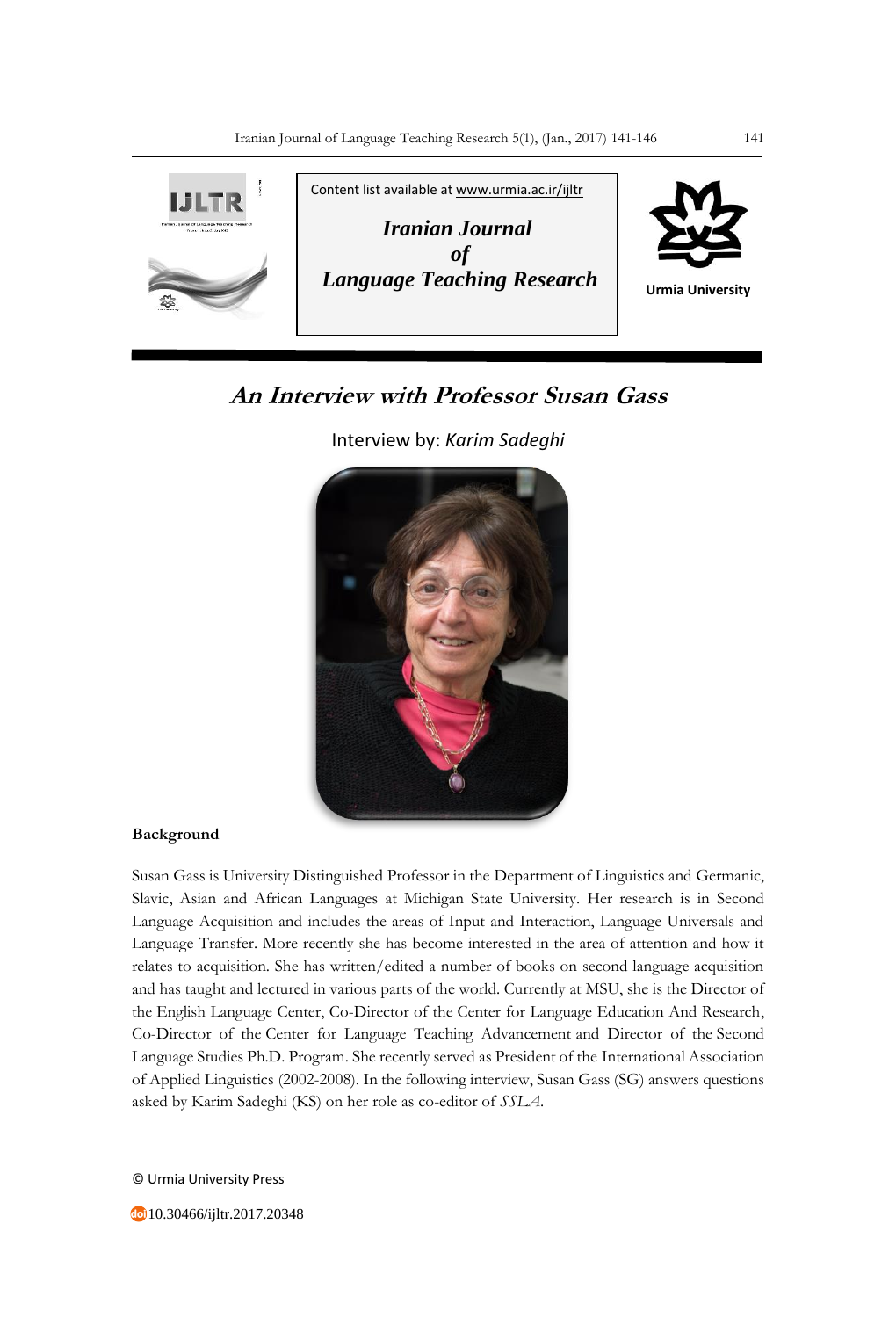*KS: Thank you very much Prof. Gass for so kindly accepting my invitation to take part in this interview despite your very busy schedule. Most of our readers would probably associate you with your two most recent books (with Alison Mackey) on Second Language Research and Research Methods in Second Language Acquisition and your leadership role in the flagship journal on SSLA (Studies in Second Language Acquisition) that you co-edit with Bill VanPatten. I would first invite you to talk about your academic and professional life highlighting how and when you started developing an interest in SLA.*

SG: I have recently written two articles on my own initial interest in SSLA. I refer the reader to these articles.

- a. (Gass, S. (2016). The road travelled. In R. Ellis (ed.). *Becoming and being an Applied Linguistic: The Life Histories of Some Applied Linguists* (pp. 253-274). Amsterdam. John Benjamins.
- b. Gass, S. (2016). The path I took. *Language Teaching: Surveys and Studies. 49,* 578-591 doi:10.1017/S0261444816000185

Very simply put, I became interested in language when I was about 13 years old, but when I was studying my language of choice (Italian), the emphasis was always on literature and not on language. After completing an MA in Italian literature, I 'found' the field of Linguistics and pursued further work in that area, but it wasn't until I began studying at Indiana University and took a course in testing that I realized that this was a field that I felt passionate about. This was in the 1970s and there was not truly a discipline of SLA so those of us who were active at that time tried to piece together what we knew and create a body of knowledge called SLA (see the early textbooks by Ellis, and Gass & Selinker, and Larsen-Freeman & Long).

*KS: Could you talk more about your scholarly products? Please tell us how many publications you have and what the major focuses of these publications have been. How do you compare your first and last publications in terms of focus and topics covered? Do you consider your recent interest in attention and acquisition a shift from your past research that centered on input and interaction?*

SG: In terms of publications, I have more than 30 books and another 5 under contract. Some of my books have been translated into Korean, Arabic, Chinese. I also have nearly 140 articles, with others at various stages of readiness.

I had two basic research strands in my early work. One was based on my dissertation work that looked at the intersection of language universals and language transfer and the other (initially coauthored with Evangeline Varonis) was based on input and interaction. More recently my work has taken on what might appear to be a different direction, but which in reality are an extension of my earlier work on input and interaction. In particular, my work on interaction considered the underpinnings of what learners were doing when they are engaged in conversational interactions. The major thrust was how feedback to learners focused their attention on parts of their interlanguage where there was a problem (for example, a grammatical error or a pronunciation error). This led me quite naturally to consider issues of attention and what it is that learners are able to focus on when there is feedback. This has led me to consider a broad range of issues, such as working memory and interaction and what makes some learners able to utilize feedback whereas others are not. It has also taken me out of the area of interaction to consider the role of captions in foreign language learning and how attention to captions might vary depending on orthographic differences between the native language and the target language. This area, too, has taken me into the realm of working memory to understand the ability to utilize captions for learning purposes.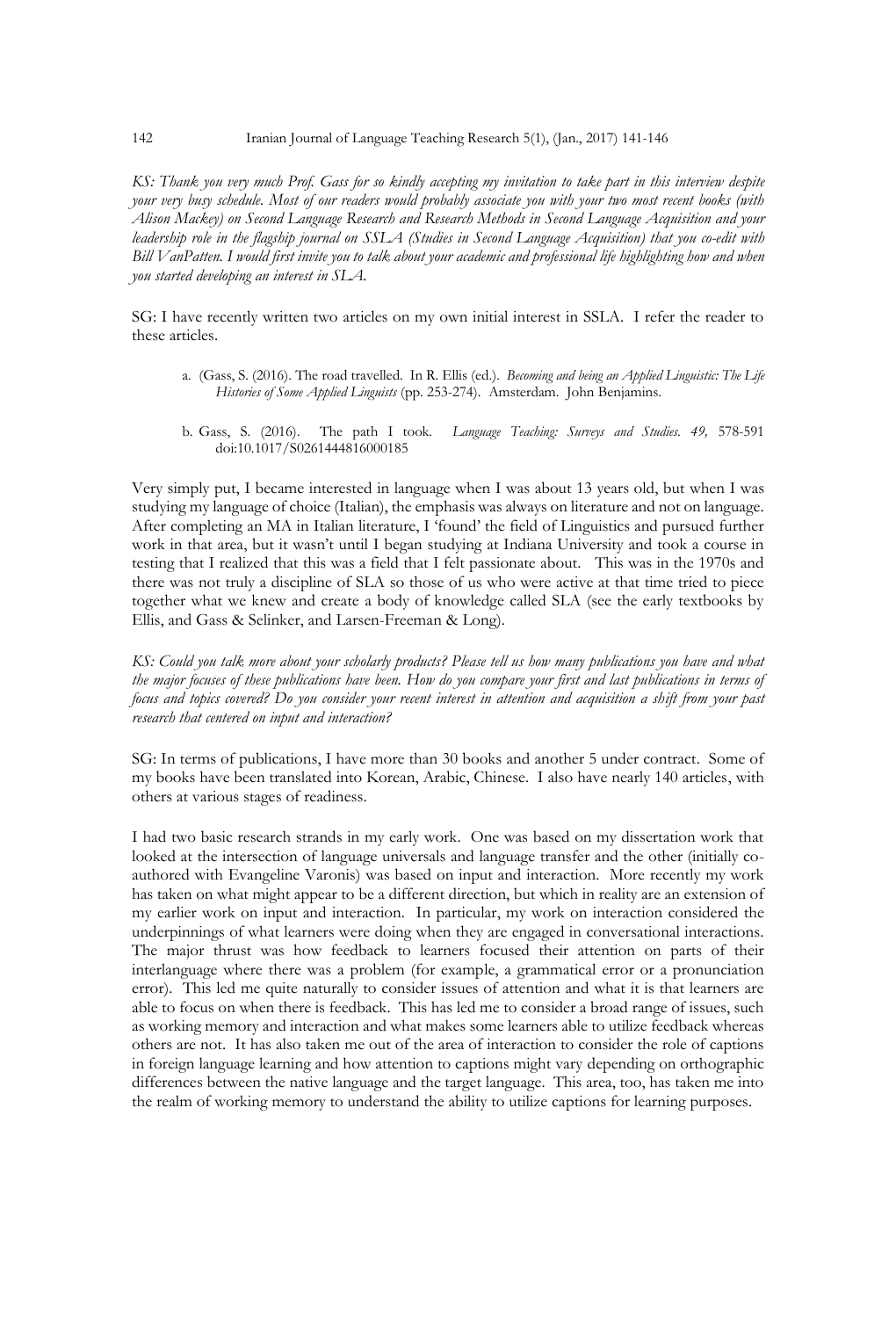I recently received a grant to do large-scale proficiency assessment and this has led me down a path of considering learning outcomes as a function of curriculum and other variables such as study abroad. In other words, what characteristics contribute to learner success?

Over the years, I have been interested in research methods and research design. This has been an interest of mine that has gone side-by-side with my empirical research.

*KS: In the rest of the interview I would like to focus on your role as co-editor of SSLA. You are perhaps one of the most prolific editors serving in the same position (for 20 years now). Could you please tell us more about how you became an editor for this journal and what the selection criteria were at the time of your appointment?* 

SG: This is a difficult question because I don't remember (and perhaps never knew) what went into my selection as Associate Editor of *Studies in Second Language Acquisition.* As you know, Albert Valdman (Indiana University) founded the journal in the late 1970s. At that time, I was a student at Indiana University and took courses from Professor Valdman. He served as a committee member and became interested in my work. At a certain point he invited me to serve as Review Editor which I did for a number of years. That position then turned into the position of Associate Editor (Professor Valdman continued to serve as Editor) and my responsibilities expanded, most notably serving in a consultantship capacity in cases where there was not a clear-cut decision of acceptance.

When Professor Valdman retired, Cambridge University Press conducted an open search for a new Editor. I was contacted by the Press to serve as Co-Editor.

*KS: What do you think are an editor's main duties? Has your role as co-editor changed over these 20 years? What does it mean to be a co-editor or an associate editor (and whether these are different terms – indeed you are titled as co-editor in Journal's site but an associate editor in your university webpage) and how do you share editorial tasks with your co-editor?*

SG: When I served as Associate Editor, I was not part of the decision process for articles submitted, unless, as mentioned above, there was a difficult decision that had to be made. My main responsibilities involved the entire reviews section. As co-editor (together with Bill VanPatten), we share responsibility for all aspects of the journal. All decisions are joint decisions. We have four Associate Editors as part of the administrative team. When an article is submitted, it is assigned to one of the four Associate Editors or to one of the two Co-Editors. Each one of us is responsibility for finding reviewers and for evaluating the reviewers' comments. Associate Editors submit their evaluations to the Co-Editors and we jointly make decisions about the outcome.

*KS: Who decides on the Journal policies as well as its aims and scope? How are editorial board members selected? What are the roles and duties of editorial board members? What are the benefits for members? Does membership follow an open application procedure?*

SG: Policies, including aims and scope, are the ultimate responsibility of the Co-Editors, although any change in policy would be discussed with Cambridge University Press.

Editorial board members serve in an advisory capacity. They evaluate manuscripts and make recommendations for the Albert Valdman Award and for the annual Special Issue topics. They meet annually with the Co-Editors to provide policy advice and to give feedback on publication statistics. Among other factors, we select Board Members to represent a variety of disciplines and to represent geographic diversity.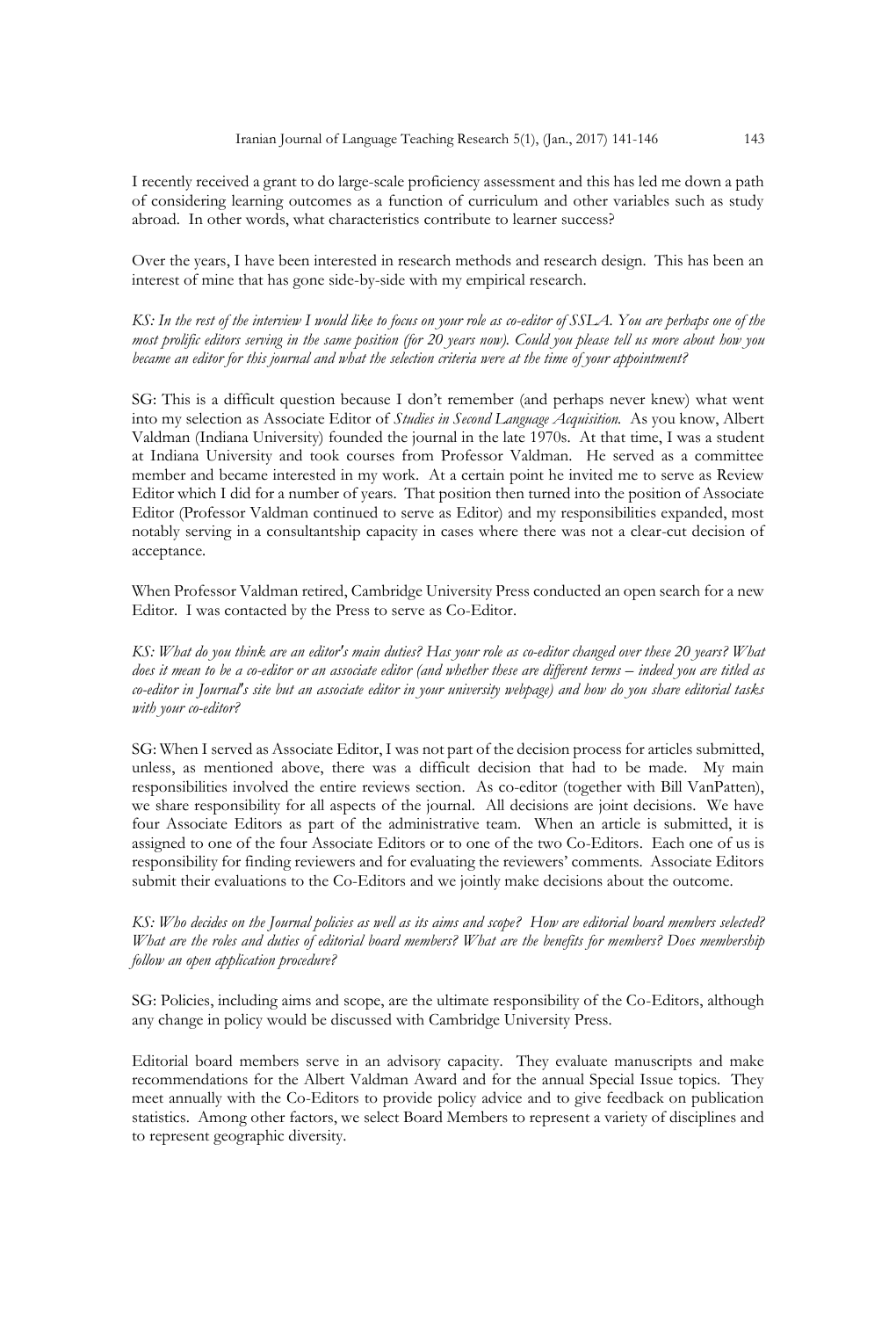#### 144 Iranian Journal of Language Teaching Research 5(1), (Jan., 2017) 141-146

*KS: Could you briefly explain what happens after a paper is submitted for potential publication? Does it go through initial screening, for example, for scope and style fit, etc.; and who does this? Does the journal screen the paper for potential plagiarism and breach of ethical issues? If so, how is this done? How long does the process take on average? How many papers do you receive and process each month on average?*

SG: After submission, a decision is made by the Co-Editors as whether the journal fits the scope of the journal and if it meets certain minimum requirements. Those requirements include an appropriate section that motivates the research questions, an appropriate research design, and an interpretation of the results that is consistent with the results. On the website, we outline what should be included in an article that deals with quantitative data:

- research questions and/or hypotheses being tested;
- whether and how statistical power was considered in determining the sample size;
- reliability coefficients for all instruments employed;
- whether the assumptions of all statistical tests were met and, if not, whether any adjustments were made to the data;
- means, standard deviations, and confidence intervals for all analyses based on mean scores;
- exact *p* values for all statistical tests;
- effect sizes for all statistical tests along with a meaningful, contextualized interpretation.

Further, it is also stated that statistical results must be interpreted "in ways that add to the manuscript's substantive contribution".

During the time that I have been Co-Editor we have not been made aware of issues of plagiarism. In general, we try to do the first round of 'in-house' decisions within a week or so following submission. If the article is sent out for external review, it can take another 6 weeks, depending on how long individual reviewers take to return their evaluations.

We receive approximately 200 manuscripts per year. Submissions are not regular; some months receive more submissions than others.

*KS: How are reviewers selected? What instructions do they receive for reviewing? Why does review process take so much time? What happens if reviewers disagree on the fit of a paper for publication? What percentage of papers is sent out for external review? How many rounds of review does a paper go through? What percentage of papers is accepted for publication? Are any papers accepted for publication without being sent out for external review?*

SG: The individual who is responsible for a particular article makes the selection. At times the Co-Editor might make suggestions if they are aware of an individual who has conducted research in the area of the article. Reviewers are selected for their expertise in the particular area of the article. We also consider the recency of an evaluation (we do not want to overburden reviewers). It does happen that reviewers disagree. The editor who is responsible for the article might consider the nature of the content of the review. For example, if it is a matter of something that could be easily adjusted (something important missing from the background section), she or he might recommend that the article be revised and resubmitted. If, on the other hand, the reviewer points to a design flaw, the recommendation might fall on the side of reject because nothing can be done to remedy the problem. There may be times when the article might be sent out for an additional review. In the past year, the rejection rate was about 85%. No papers are ever accepted without going out for external review.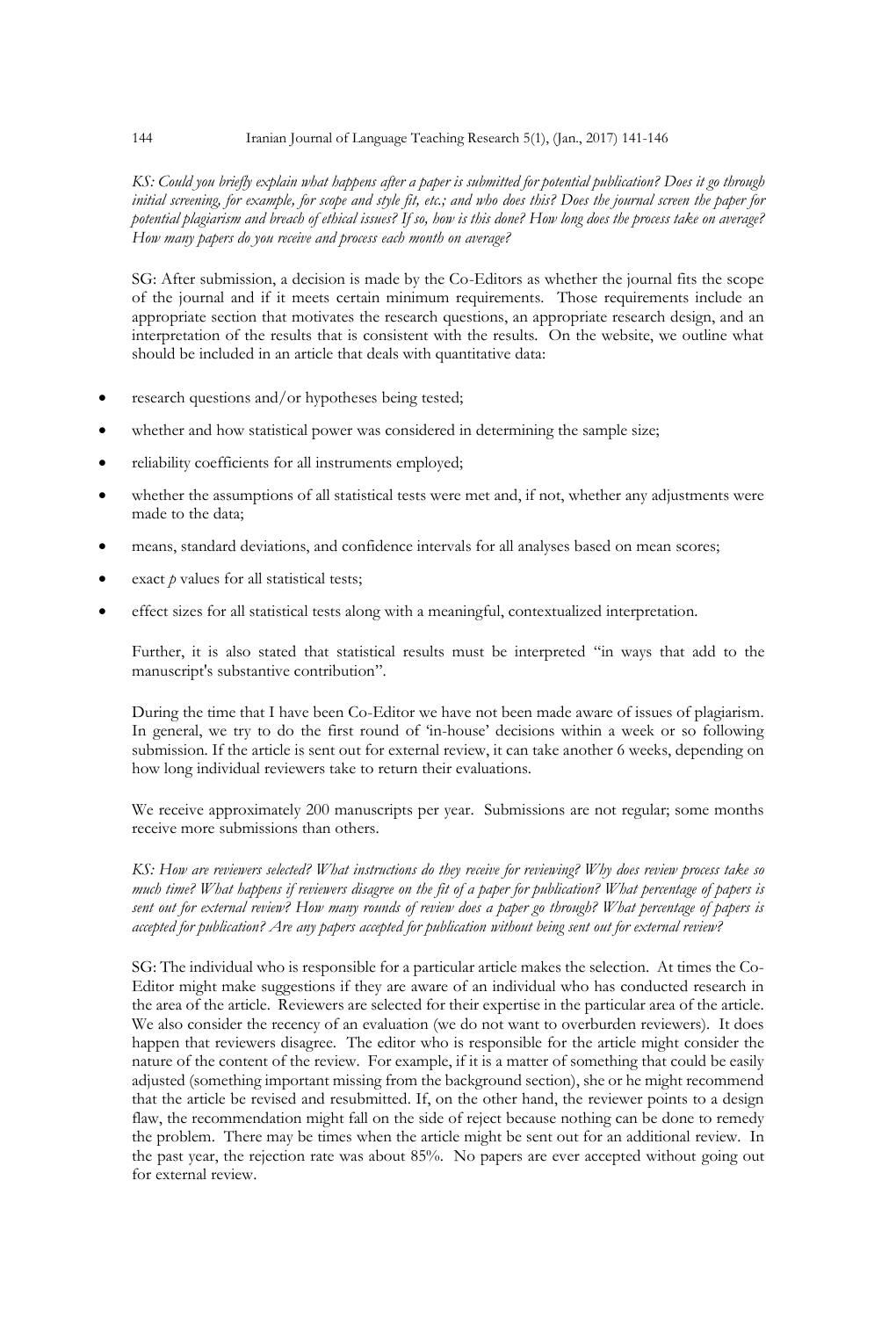*KS: Who makes final decisions as to accept or reject a reviewed paper? Sometimes reviewers recommend revision but the editor rejects the paper (and the reverse may also be true). Are there any reasons for this? Can authors appeal against editor's decisions, and if yes, are these taken seriously and attended to?*

SG: The final decision to accept or reject a paper is made by the Co-Editors. In most instances, the Co-Editors follow the recommendation of the reviewers. All correspondence from authors is taken very seriously.

*KS: Which one of the following affect an editor's decision at different stages of processing the paper (from sending it out for review to a final accept/reject decision): a professional cover letter; authors' names and affiliations; authors' geographic origin; authors' academic qualifications; paper having single or multiple authors; authors' citation from your journal; study's novelty and significance of contributions; design of the study; standard of language? Any other important criteria not named here?*

SG: The only ones in your listing that are taken into account are: study's novelty and significance of contributions; design of the study. There are cases where we recommend to writers that they should hire a professional editor to help with issues of style. On the *SSLA* website*,* is a suggestion for authors who might want editing assistance: Cambridge Language Services: https://www.cambridge.org/core.

*KS: Some authors think journal policies are not transparent enough and there are some 'hidden' policies that some journals follow. Do you also follow similar unwritten principles?*

SG: We try to be as transparent as possible. I am not aware of any hidden policies.

*KS: What are some of the challenges of being an editor of a prestigious journal such as the one you edit? Do you have any good or bad memory in working with authors that you would like to share with our readers (such as an author's persisting for his work to get published despite being recommended otherwise by reviewers)?* 

SG: One challenge is to find appropriate reviewers. Reviewers are not compensated for their efforts and many are in 'high demand' by other journals. There are times when authors are unhappy with a reject decision. However, it is rare that a decision would be reversed, but, as mentioned earlier, we take all correspondence seriously.

*KS: Many thanks again Prof. Gass for so humbly taking part in this interview. It is a great pleasure for me and the IJLTR readers to hear your voice on editorial policies of SSLA. Do you have any specific recommendations for junior researchers wishing to get published in your journal?*

Junior researchers should pay attention to what is written on our website. In particular, should make sure that the article:

1) fits within the scope of the journal;

2) is well organized;

3) has research questions that are clearly articulated and motivated by the background;

4) has appropriate statistical analyses with data that are clearly laid out;

5) has a discussion section that sticks close to the data and does not go beyond them. Additionally, the discussion ties back to the background, motivation, and research questions;

6) strictly follows the *APA* manual (latest edition).